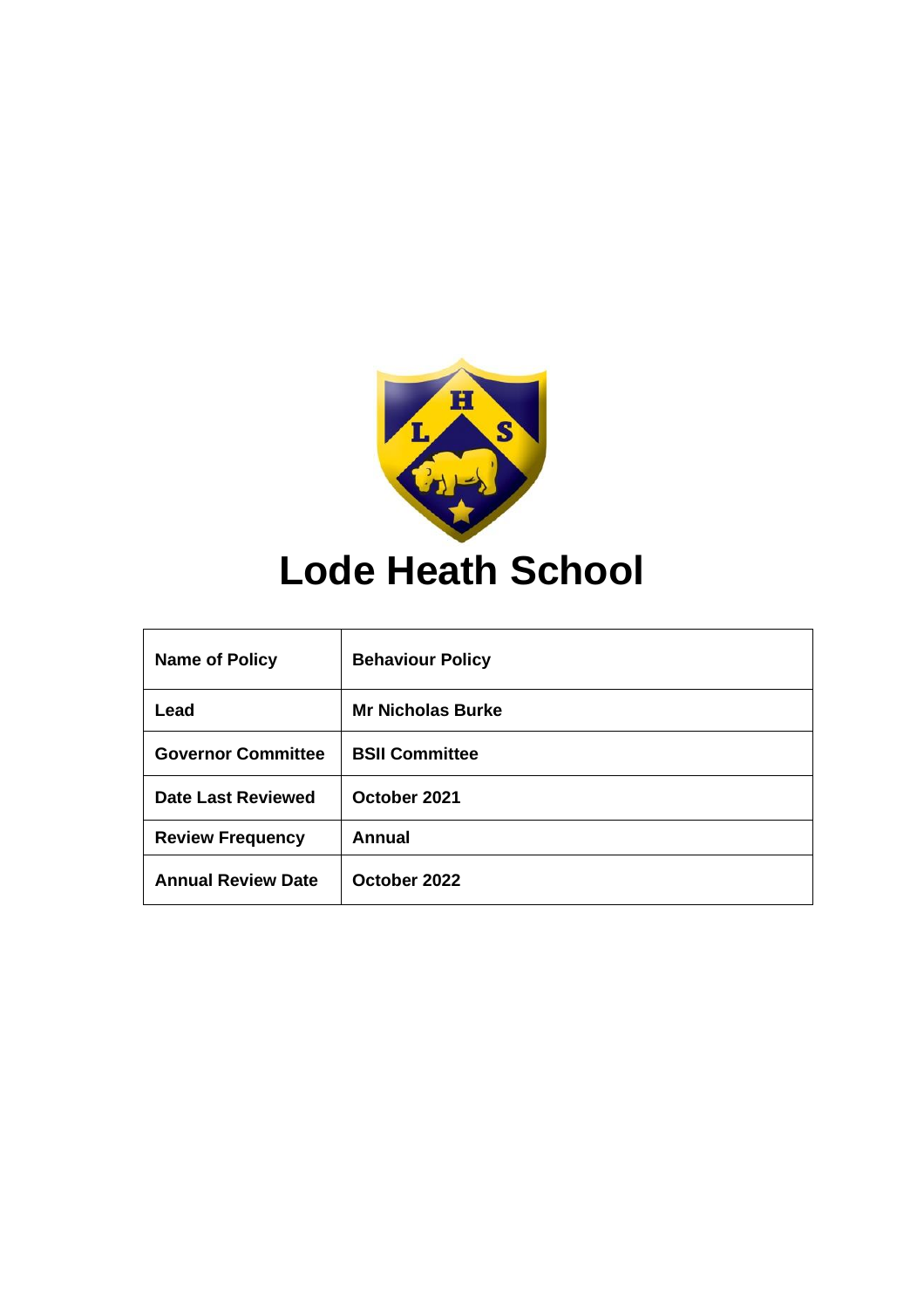# **Contents**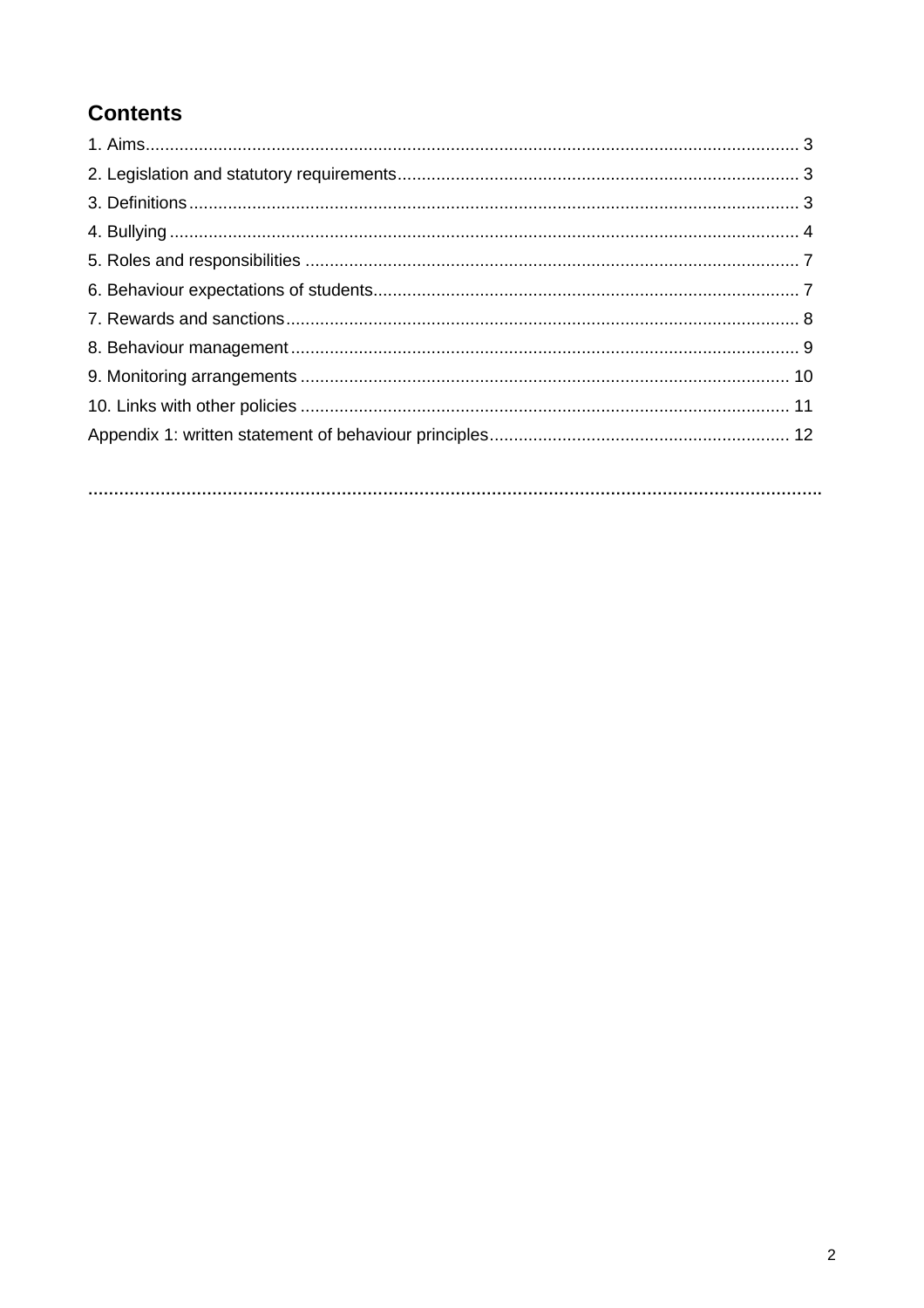# **1. Aims**

This policy aims to:

- Provide a **consistent approach** to behaviour management
- **Define** what we consider to be unacceptable behaviour, including bullying
- Outline **how students are expected to behave**
- Summarise the **roles and responsibilities** of different people in the school community with regards to behaviour management
- Outline our system of **rewards and sanctions**

### **2. Legislation and statutory requirements**

This policy is based on advice from the Department for Education (DfE) on:

- [Behaviour and discipline in schools](https://www.gov.uk/government/publications/behaviour-and-discipline-in-schools)
- [Searching, screening and confiscation at school](https://www.gov.uk/government/publications/searching-screening-and-confiscation)
- The [Equality Act 2010](https://www.gov.uk/government/publications/equality-act-2010-advice-for-schools)
- [Use of reasonable force in schools](https://www.gov.uk/government/publications/use-of-reasonable-force-in-schools)
- [Supporting Students with medical conditions at school](https://www.gov.uk/government/publications/supporting-pupils-at-school-with-medical-conditions--3)

It is also based on the [special educational needs and disability \(SEND\) code of practice.](https://www.gov.uk/government/publications/send-code-of-practice-0-to-25)

In addition, this policy is based on:

• [DfE guidance](https://www.gov.uk/guidance/what-academies-free-schools-and-colleges-should-publish-online) explaining that academies should publish their behaviour policy and anti-bullying strategy online

This policy complies with our funding agreement and articles of association.

### **3. Definitions**

Lode Heath School is determined that all students can learn in an environment that is calm, learning focussed and safe. The school ethos of STARS and Learning PRIDE clearly outline the expected character traits and learning behaviours we promote and expect of our students in school.

We expect all students to demonstrate Learning PRIDE.

### **Participation**

A Lode Heath student demonstrates Participation in their lessons through active engagement, completing all set tasks, contributing to class discussion, and completing set homework.

### **Respect**

A Lode Heath student demonstrates Respect for each other and their right to learn in an environment free from disruption and that all members of our community are treated with respect.

#### **Independence**

A Lode Heath student demonstrates Independence by engaging with all set work, being able to work alone and demonstrate resilience in the face of difficult tasks. Completing all homework set.

#### **Determination**

A Lode Heath student demonstrates Determination through resilience and drive to achieve good academic outcomes and overcome obstacles. They can work through difficult tasks and not give up.

### **Energy**

A Lode Heath student demonstrates Energy in their lessons by sitting upright in their chair, focussing on the teacher, actively engaging with tasks and class discussions.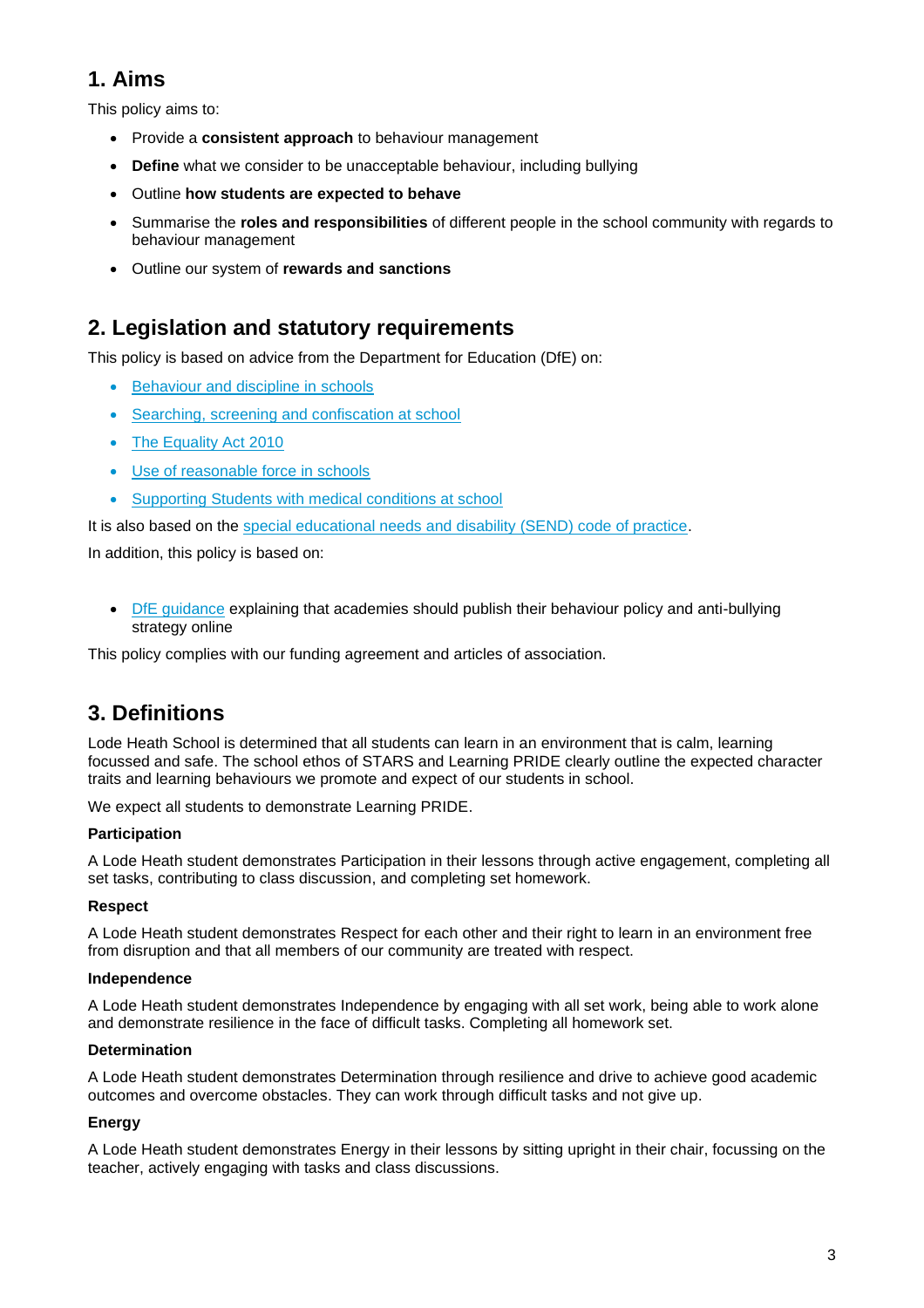Lode Heath school has the highest of expectations for all its students in all aspects of their school lives. All students have the right to come to school and feel safe and focus on their learning. Any behaviour that contravenes this can be defined below:

**Misbehaviour** is defined as:

- Disruption in lessons, in corridors between lessons, and at break and lunchtimes
- Non-completion of classwork or homework
- Poor attitude
- Poor punctuality
- Incorrect uniform
- Unsafe conduct

**Serious misbehaviour** is defined as, (this is not an exhaustive list):

- Repeated breaches of the school rules
- Significant disruption to learning
- Any form of bullying
- Verbal abuse of staff
- Sexual assault, which is any unwanted sexual behaviour that causes humiliation, pain, fear, or intimidation
- Vandalism this includes deliberate setting off the school fire alarm
- Theft
- Fighting
- Smoking/Vaping
- Racist, sexist, homophobic or discriminatory behaviour
- Possession of any prohibited items. These are:
	- o Knives or weapons
	- o Alcohol
	- $\circ$  Illegal drugs and drugs paraphernalia (such as grinders, rizla, specialist containers)
	- o Stolen items
	- o Tobacco and cigarette papers
	- o Vapes
	- o Fireworks
	- o Pornographic images
	- $\circ$  Any article a staff member reasonably suspects has been, or is likely to be, used to commit an offence, or to cause personal injury to, or damage to the property of, any person (including the student)

**The school will also treat any behaviour that significantly or regularly disrupts the learning of the community as serious misbehaviour. This type of behaviour would affect the wellbeing and safety of the school community.**

### **4. Bullying**

We want a school in which bullying of any kind is not accepted by any member of our community. This includes students, staff, and parents/carers. Every student at Lode Heath School has the right to be educated in a safe and secure environment. We believe that all children and young people have the right to be protected from bullying and abusive behaviour.

All young people will be listened to and treated fairly.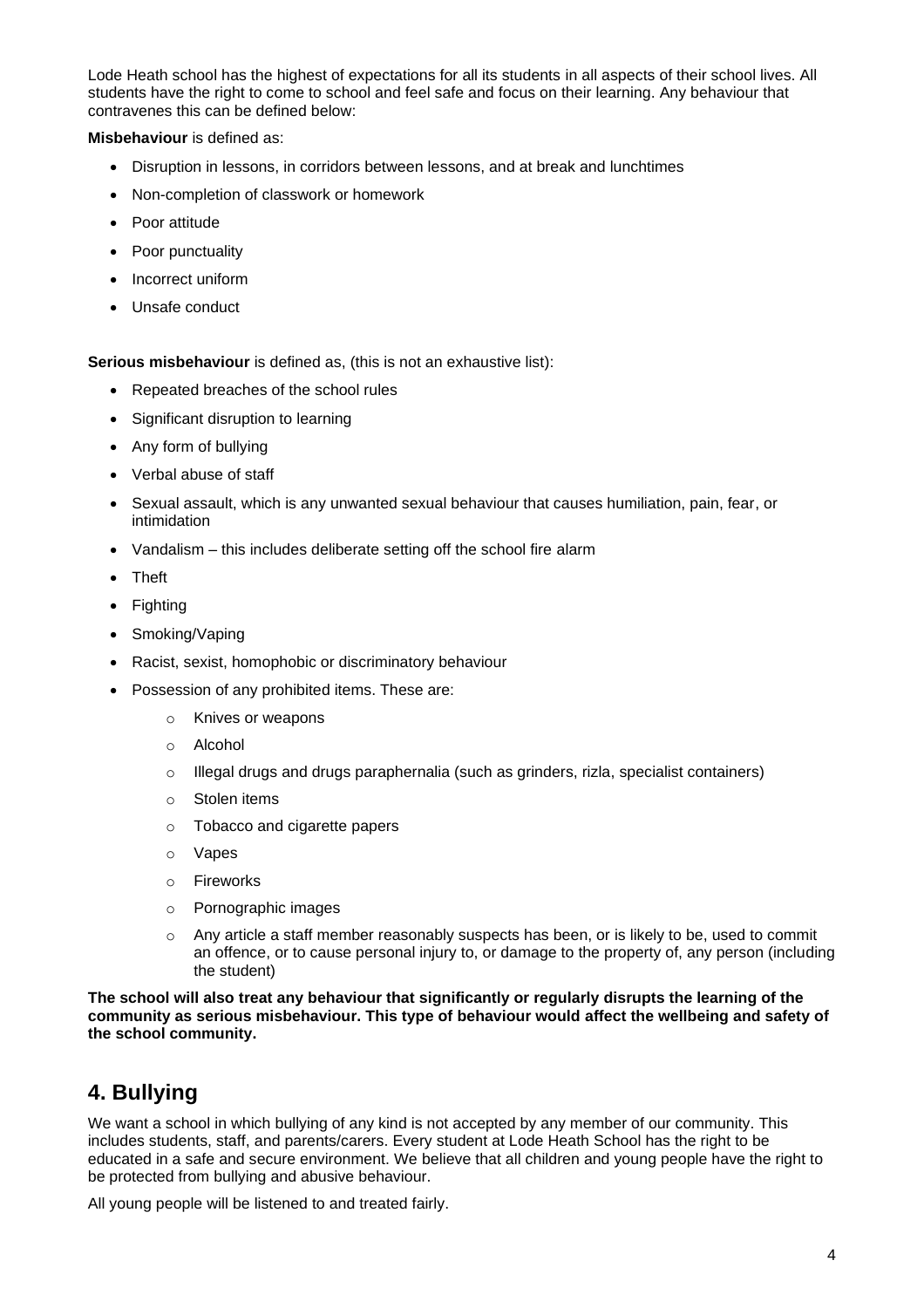Bullying is often witnessed or encouraged by others. We believe that everyone has a responsibility to discourage bullying and to inform someone when they see it happening.

**Bullying** is defined as the repetitive, intentional harming of one person or group by another person or group, where the relationship involves an imbalance of power.

Bullying is, therefore:

- Deliberately hurtful
- Repeated, often over a period of time
- Difficult to defend against

Bullying can include:

| <b>Type of bullying</b>   | <b>Definition</b>                                                                                                                                                                   |
|---------------------------|-------------------------------------------------------------------------------------------------------------------------------------------------------------------------------------|
| Emotional                 | Being unfriendly, excluding, tormenting                                                                                                                                             |
| Physical                  | Hitting, kicking, pushing, taking another's belongings, any use of<br>violence                                                                                                      |
| Racial                    | Racial taunts, graffiti, gestures                                                                                                                                                   |
| Sexual                    | Explicit sexual remarks, display of sexual material, sexual gestures,<br>unwanted physical attention, comments about sexual reputation or<br>performance, or inappropriate touching |
| Direct or indirect verbal | Name-calling, sarcasm, spreading rumours, teasing                                                                                                                                   |
| Cyber-bullying            | Bullying that takes place online, such as through social networking<br>sites, messaging apps or gaming sites                                                                        |

At Lode Heath School we strive to create a culture based on our moto Ad Astra and our character education STARS. We aim for all our students to be Sincere, Thoughtful, Aspirational, Resilient and to demonstrate Solidarity. Students must feel safe and respected if they are to learn effectively.

Since we are a school which sets high standards for our students it is important that we create an atmosphere in which bullying cannot thrive and in which no student must suffer from harassment of any kind. Because bullying happens in all societies, at all levels, it is important that we make our students knowledgeable about bullying and teach them strategies that enable them to stand up for themselves without resorting to retaliation in any form. In addition, it is important that we inform parents/carers fully about our approach to dealing with bullying, so that parents can distinguish between what is bullying and what is not.

In instances where students, parents/carers feel there is bullying behaviour we encourage all parties to inform the school as soon as possible. The school can only act when informed of issues. Students can inform any adult in school of incidents or concerns they have.

They can go directly to any of the following:

Form tutor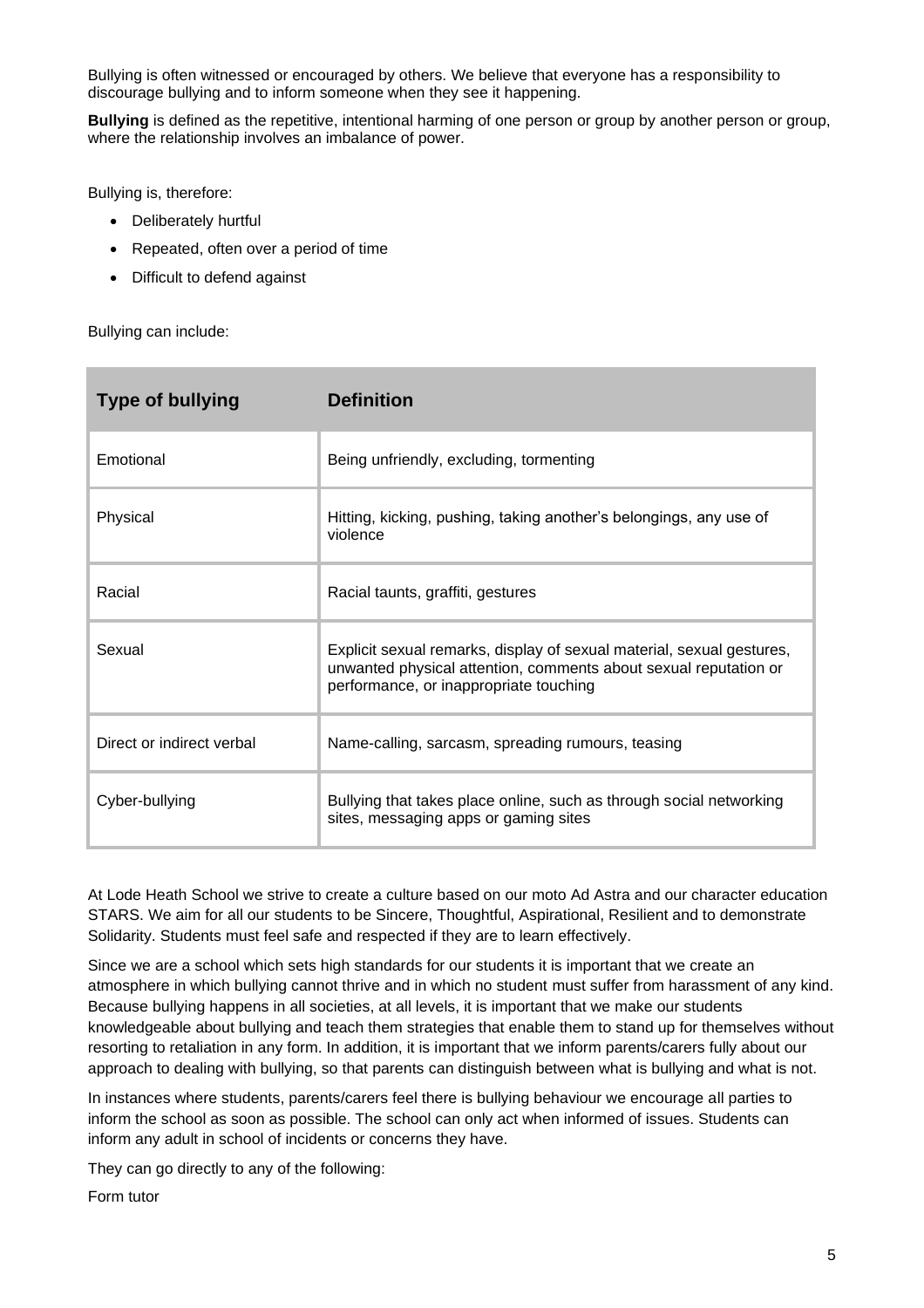- Head of Year
- Pastoral Support staff
- A member of the Senior Leadership Team
- Any adult in school

Parents/carers can contact school via various methods by contacting the school on 0121 704 1421 or via email [office@lodeheath.org.uk](mailto:office@lodeheath.org.uk) . Parents/carers may want to contact specific people in the school, we would recommend you contact your child's Form Tutor, Head of Year, or a member of the Pastoral Support Team in the first instance.

When allegations of bullying are made, key staff will speak to all students involved in the allegation and establish a timeline of events and attempt to establish actions by all parties.

In consultation with key staff a decision will be made as to next steps. Where necessary all students that are involved will have parents/carers contacted and informed of the incident and actions the school, will be taking to prevent further issues. If necessary, both preventative measures and sanctions will be applied.

Examples of some preventative measures that school will utilise are:

- **Mediation**
- Resolution
- Safe space for students to go
- Key member of staff to provide support
- Change of seating plans
- Change of classes
- Change of band
- Early finish
- Late start
- Parent/carer drop off and pick up

Sanctions that may be used when dealing with acts of bullying

- A verbal reprimand
- Debits
- Sending the student out of the class
- Expecting work around bullying to be completed at home, or at break or lunchtime
- Detention at break or lunchtime, or after school
- Referring the student to a senior member of staff
- Letters or phone calls home to parents
- Agreeing a behaviour contract
- Putting a student 'on report'
- Internal Exclusion time in the Refocus Room
- Suspension
- Managed move
- Permanent Exclusion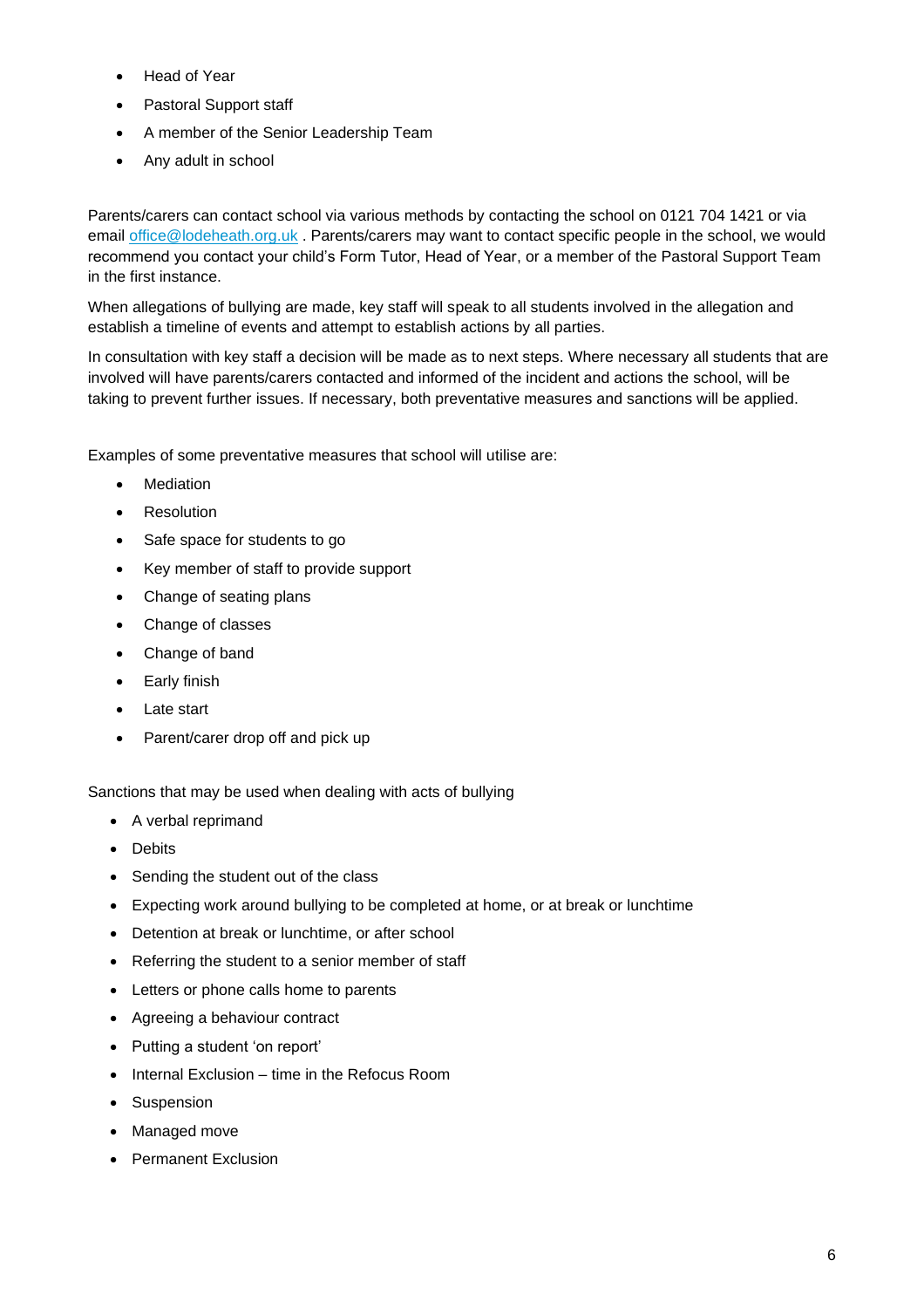## **5. Roles and responsibilities**

### **5.1 The governing body**

The governing body will review the behaviour policy in conjunction with the Associate Headteacher and monitor the policy's effectiveness, holding the Associate Headteacher to account for its implementation.

### **5.2 The Associate Headteacher**

The Associate Headteacher is responsible for reviewing and approving this behaviour policy.

The Associate Headteacher will ensure that the school environment encourages positive behaviour and that staff deal effectively with poor behaviour and will monitor how staff implement this policy to ensure rewards and sanctions are applied consistently.

### **5.3 Staff**

Staff are responsible for:

- Implementing the behaviour policy consistently
- Modelling positive behaviour
- Providing a personalised approach to the specific behavioural needs of students
- Recording behaviour incidents

The senior leadership team will support staff in responding to behaviour incidents.

### **5.4 Parents/carers**

Parents/carers are expected to:

- Support their child in adhering to the school rules
- Inform the school of any changes in circumstances that may affect their child's behaviour
- Discuss any behavioural concerns with the school promptly

### **6. Behaviour expectations of students**

The school wholeheartedly believe that good behaviour is vital to providing a safe environment for all students in school.

Students are expected to:

- Behave in an orderly and self-controlled way
- Show respect to members of staff and each other
- In class, make it possible for all students to learn
- Move quietly around the school
- Treat the school buildings and school property with respect
- Always wear correct uniform
- Accept sanctions when given
- Refrain from behaving in a way that brings the school into disrepute, including when outside school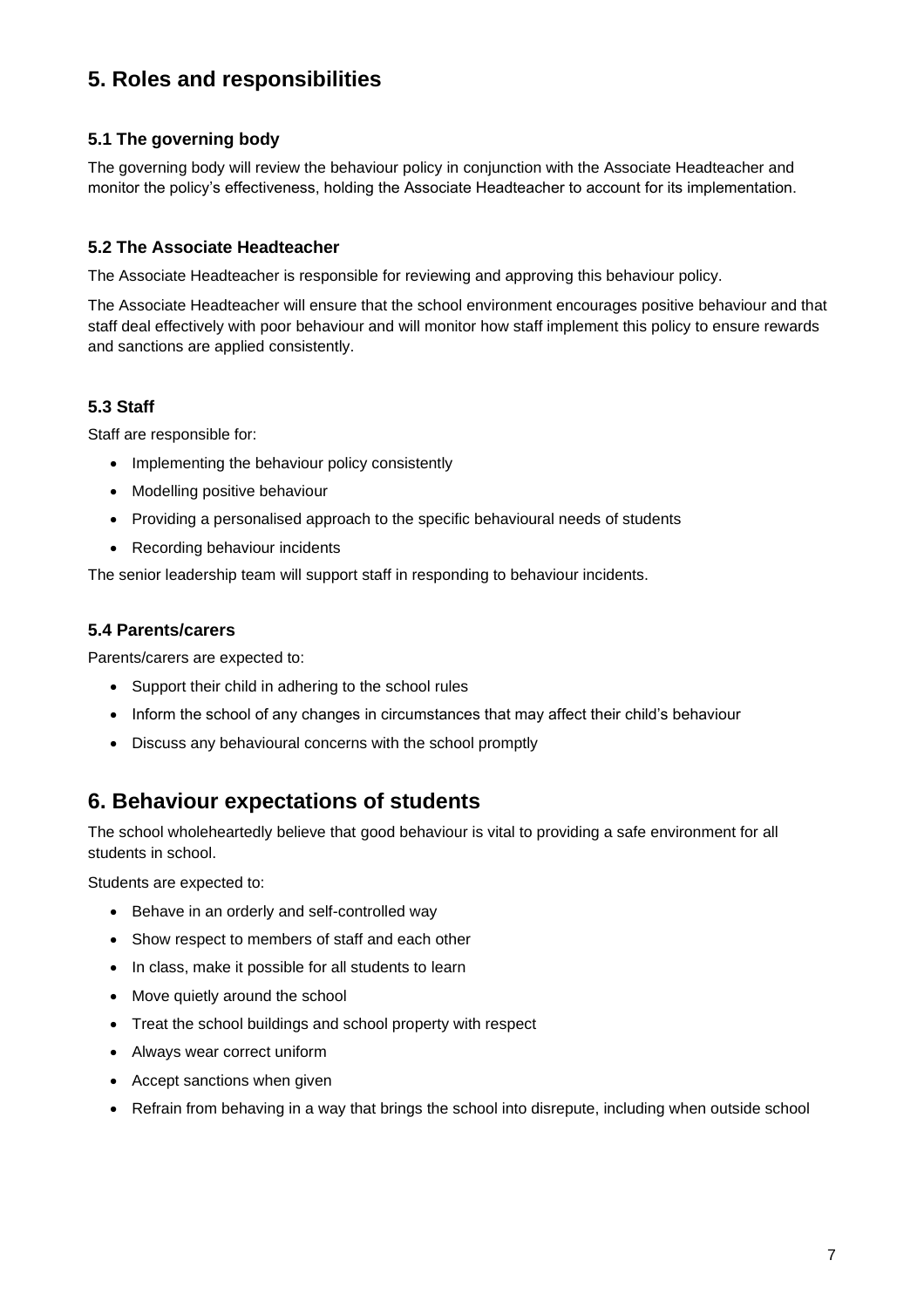# **7. Rewards and sanctions**

It is important to Lode Heath School that students are recognised for their positive contribution to our community. Students can be recognised in several ways and not just for academic success. Students at Lode Heath School are encouraged to be positive members of our community and to have a positive effect on those around them.

We aim to recognise, and rewards students conduct, demonstration of Learning PRIDE, good behaviour, positive character traits and attendance. This will be done continually through the academic year by teachers, form tutors, heads of year and senior staff. Staff will utilise different platforms to notify parents/carers and students of their positive recognition.

Sanctions will be utilised to discourage unwanted behaviours in school. Sanctions are used to demonstrate to students that certain behaviours are unwanted, harmful to the school community and not acceptable.

Rewards and sanctions are tracked to ensure appropriate recognition or interventions can take place.

### **7.1 List of rewards and sanctions**

Positive behaviour will be rewarded with:

- Praise
- Credits
- Praise postcards
- Letters, emails, or phone calls home to parents
- Special responsibilities/privileges
- Reward colours
- Reward badges

The school may use one or more of the following sanctions in response to unacceptable behaviour:

- A verbal reprimand
- Debits
- Sending the student out of the class
- Expecting work to be completed at home, or at break or lunchtime
- Detention at break or lunchtime, or after school
- Referring the student to a senior member of staff
- Letters or phone calls home to parents
- Agreeing a behaviour contract
- Putting a student 'on report'
- Internal Exclusion time in the Refocus Room
- Suspension
- Managed move
- Permanent Exclusion

We may use the Refocus room in response to misbehaviours and/or serious or persistent breaches of this policy. Students may be sent to Refocus during lessons if they are disruptive, and they will be expected to follow their usual timetable and complete work set.

Students who do not attend detentions persistently are will also be placed into Refocus.

The Refocus room is managed by the pastoral support staff.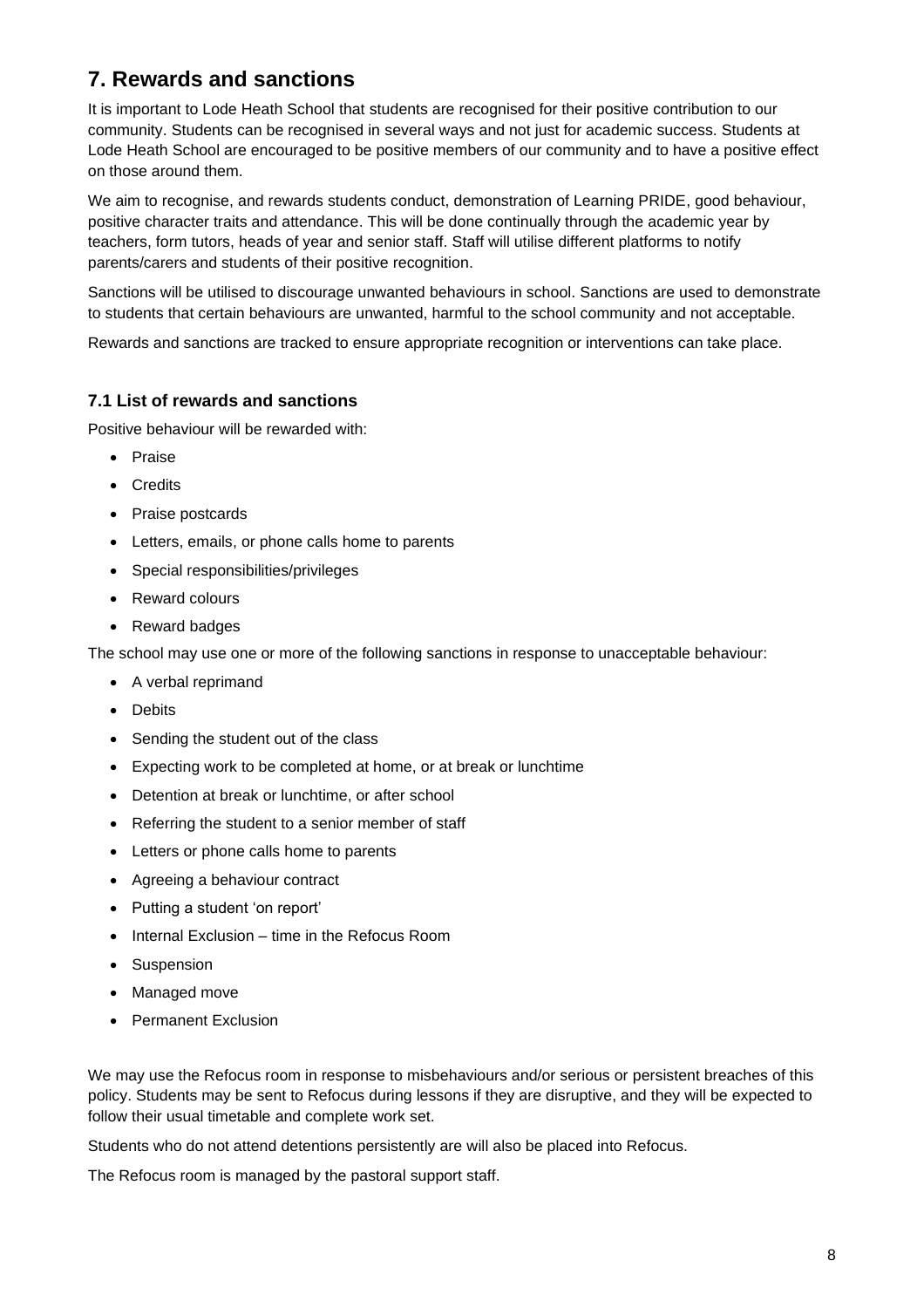### **7.2 Off-site behaviour**

Sanctions may be applied where a student has misbehaved off-site when representing the school, such as on a school trip or on the bus on the way to or from school.

### **7.3 Malicious allegations**

Where a student makes an accusation against a member of staff and that accusation is shown to have been malicious, the Associate Headteacher will discipline the student in accordance with this policy.

Please refer to our safeguarding policy for more information on responding to allegations of abuse.

The Associate Headteacher will also consider the pastoral needs of staff accused of misconduct.

### **8. Behaviour management**

Every student has the right to learn in an environment free from disruption. The school operates a behaviour for learning system. This system balances positive recognition and sanctions. This system clearly demonstrates to students when they are demonstrating both positive behaviours and unwanted and disruptive behaviours.

Teachers will employ a staged approach to student disruption ensuring the student fully understands the next stage of the process.

Teachers will issue the following as a staged and escalating response to disruptive behaviour.

Stage 1 – Verbal Warning

Stage 2 – Second Verbal warning and a debit is issued

Stage 3 – Third verbal warning about a lesson removal and a 30-minute detention is issued

Stage 4 – Lesson removal

A lesson removal will result in a day in Refocus the next day and a 60-minute detention being issued.

### **8.1 Classroom management**

Teaching and support staff are responsible for setting the tone and context for positive behaviour within the classroom.

They will:

- Create and maintain a stimulating environment that encourages students to be engaged
- Develop a positive relationship with students, which may include:
	- o Greeting students in the morning/at the start of lessons
	- o Use the behaviour for learning system
	- o Establishing clear routines
	- o Communicating expectations of behaviour in ways other than verbally
	- o Highlighting and promoting good behaviour
	- $\circ$  Concluding the day positively and starting the next day afresh
	- o Having a plan for dealing with low-level disruption
	- o Using positive reinforcement

#### **8.2 Detentions**

As part of the behaviour for learning system, detentions are utilised to discourage negative or unwanted behaviour. Detentions are issued as a consequence to poor student behaviour.

o Detentions can be issued in 30- or 60-minutes durations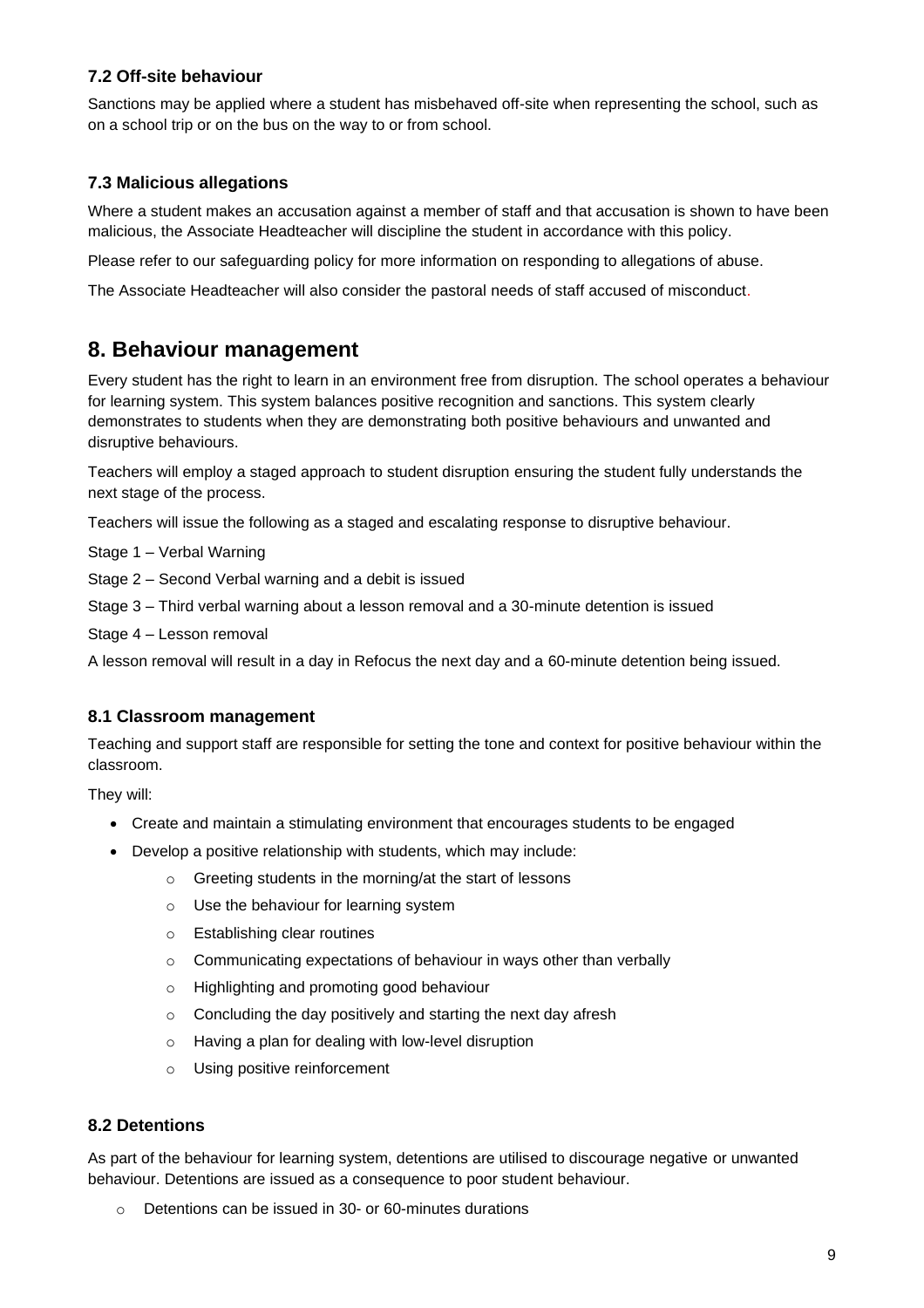- o Detentions run for 90 minutes on Tuesday, Wednesday, Thursday, and Friday
- o A student can sit more than one detention per day
- $\circ$  We do not need to provide 24 hours' notice of a detention, but we do this out of courtesy
- $\circ$  Text messages are sent to parents/carers to notify them of their child's detentions the following day
- $\circ$  Failure to attend a detention will result in a rescheduling of the original detention and the addition of another 30-minute detention
- o Persistent failure to attend detention will result in a period of internal exclusion in the Refocus room or suspension

#### **8.3 Physical restraint**

In some circumstances, staff may use reasonable force to restrain a student to prevent them:

- Causing disorder
- Hurting themselves or others
- Damaging property

Incidents of physical restraint must:

- **Always be used as a last resort**
- Be applied using the minimum amount of force and for the minimum amount of time possible
- Be used in a way that maintains the safety and dignity of all concerned
- Never be used as a form of punishment
- Be recorded and reported to parents

#### **8.4 Confiscation**

**Any prohibited items (listed in section 3) found in Students' possession will be confiscated.** These items will not be returned to students.

We will also confiscate any item which is harmful or detrimental to school discipline. These items will be returned to students after discussion with senior leaders and parents, if appropriate.

Searching and screening students is conducted in line with the DfE's [latest guidance on searching,](https://www.gov.uk/government/publications/searching-screening-and-confiscation)  screening, [and confiscation.](https://www.gov.uk/government/publications/searching-screening-and-confiscation)

### **8.5 Student support**

The school recognises its legal duty under the Equality Act 2010 to prevent students with a protected characteristic from being at a disadvantage. Consequently, our approach to challenging behaviour may be differentiated to cater to the needs of the student.

The school's special educational needs co-ordinator will evaluate a student who exhibits challenging behaviour to determine whether they have any underlying needs that are not currently being met.

Where necessary, support and advice will also be sought from specialist teachers, an educational psychologist, medical practitioners and/or others, to identify or support specific needs.

When acute needs are identified in a student, we will liaise with external agencies and plan support programmes for that child. We will work with parents to create the plan and review it on a regular basis.

### **9. Monitoring arrangements**

This behaviour policy will be reviewed by the Associate Headteacher and Behaviour, Safety, Inclusion, and Intervention committee every year. At each review, the policy will be approved by the Associate Headteacher and the BSII committee.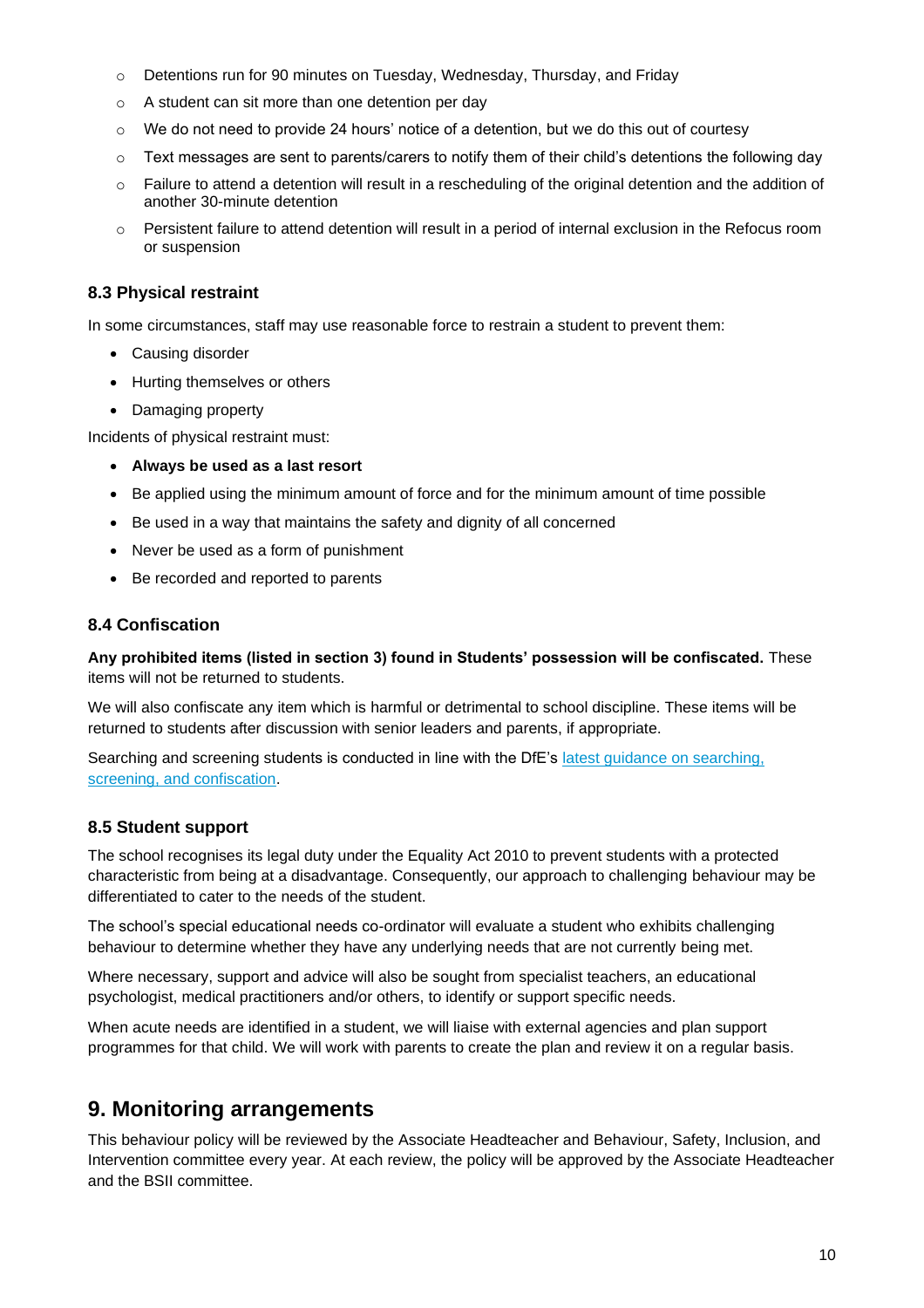# **10. Links with other policies**

This behaviour policy is linked to the following policies:

- Child Protection policy
- Safeguarding policy